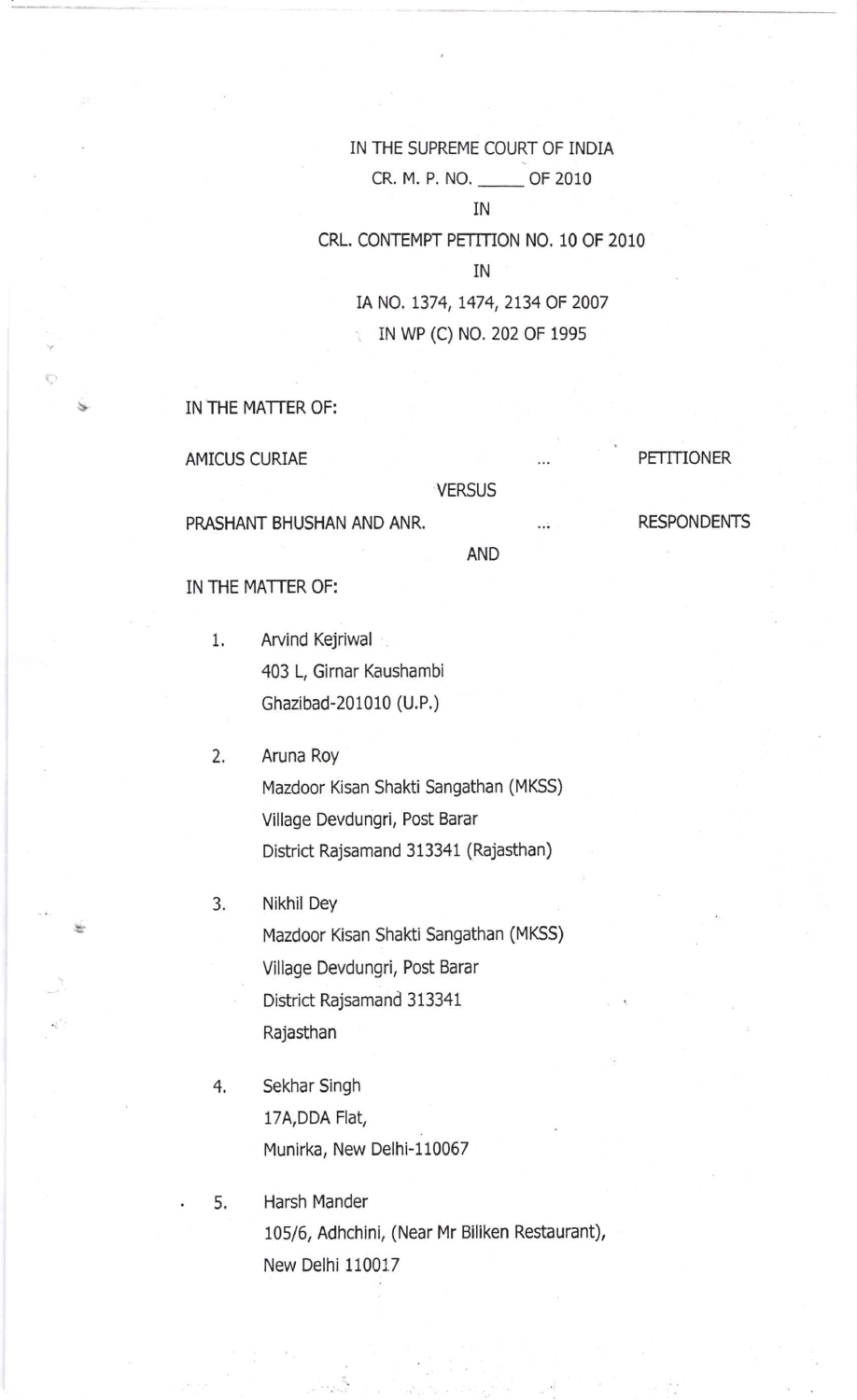- 6. Prof. Jagdeep S. Chhokar A-278, New Friends Colony, New Delhi- 110 025
- Madhu Bhaduri A 12, IFS Apartments Mayur Vihar Phase -1 New Delhi 7
- Rajendra Singh Tarun Ashram, Bheekampura- Kishori Thanagazi, Alwar- 22, Rajasthan 8

Shankar Singh Mazdoor Kisan Shakti Sangathan (MKSS) Village Devdungri, Post Barar District Rajsamand 313341 (Rajasthan) 9.

10. Amit Bhaduri A 12, IFS APartments Mayur Vihar Phase -1 New Delhi

- 11. Kalyani Chaudhury Flat No.- 2A, Nayantara Co-oP, DL 28, Salt Lake II, Kolkata -700091
- 12. Madhu Purnima Kishwar C-1/3, Sangam Estate, No. 1 Under Hill Road, Civil Lines, New Delhi - 110 054

13. Manish Sisodia 350/ 4 C, Vartalok Vasundhra, Ghaziabad-201310 (U.P)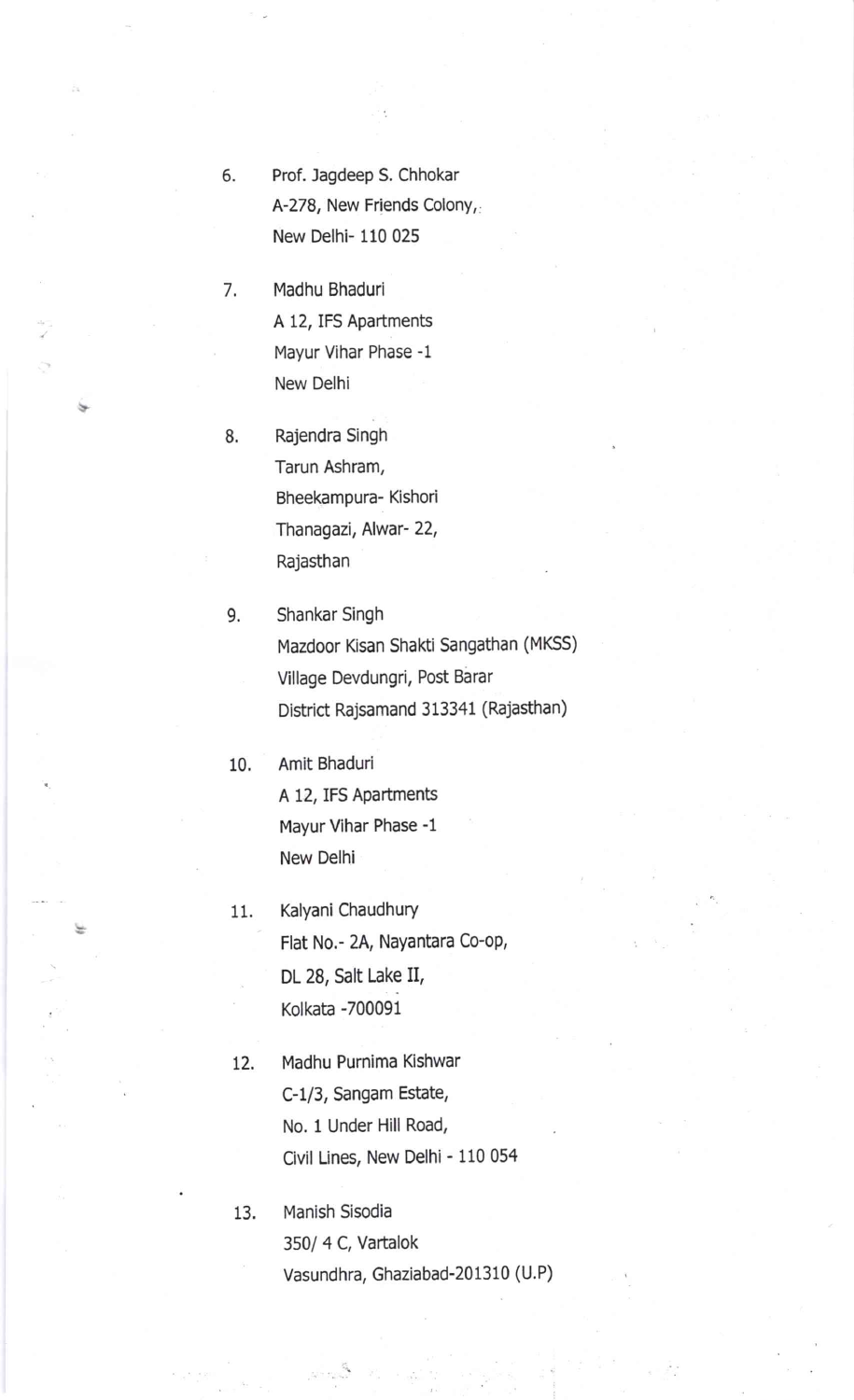- 14. Abhinandan Sekhri G-601 Som Vihar Apartments, R K Puram, New Delhi
- 15. Diwan Singh A-9, Chaman Apartment Lane no. 9, Dwarka Sector-23 New Delhi-110077

 $\frac{\partial}{\partial x}$ 

 $\frac{\zeta_{\rm L}}{\zeta_{\rm L}}$ 

- 16. Swati Maliwal 302, Kartik Kunj Sector 44 NOIDA (Uttar Pradesh).
- 17. Sunit Madhur G.A. 34, Pul Pehlad Pur, New Delhi-l10044
- 18. Venkatesh NaYak B-117, Second Floor, Sarvodaya Enclave New Delhi - 110 <sup>017</sup> INDIA
- 19. Neeraj Kumar PandeY B-35 Pandav Nagar Complex Ganesh Nagar,New Delhi-92
- 20. Kamal Kant Jaswal B-34 (Ground Floor) Gitanjali Enclave New Delhi- 110017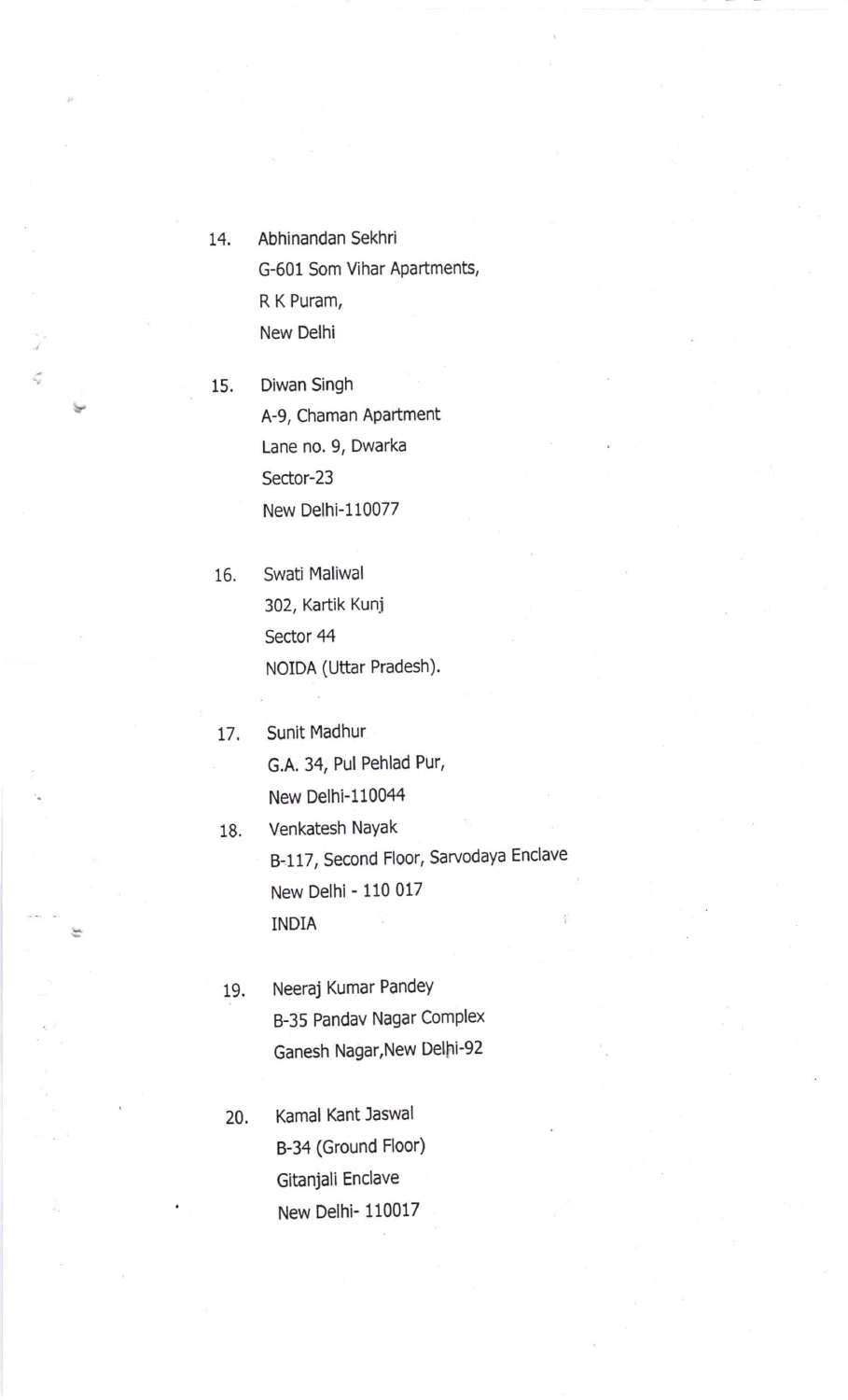- 2t. Sarvesh Sharma 965,Sector 14, Gurgaon-122007
- 22. Maj. Gen(retd) J.P Gupta B-701, som Vihar, R.K Puram New Delhi-110022
- 23. Dr. Ashok Khosla s/oDr. Jagan Nath Khosla 22 old Palme Marg New Delhi-110057
- 24. Amit Kumar Mishra 2/32 M-Block,Model Town-3 Delhi-9
- 25. Ram Kumar Jha A-35,Room No-1 Patel Chest Cristian Colony,Delhi-7

# APPLICATION FOR IMPLEADMENT OF PARTIES AS RESPONDENTS IN CRL. CONTEMPT PETITION NO. 10 OF 2O1O IN IA NO. 1374, 1474, 2134 0F 2oO7 IN WP (C) NO. 202 0F 1995

TO

医

THE HON'BLE CHIEF JUSTICE AND HIS COMPANION JUSTICES OF THE SUPREME COURT OF INDIA

### THE HUMBLE APPLICATION OF

THE APPLICANTS ABOVEMENTIONED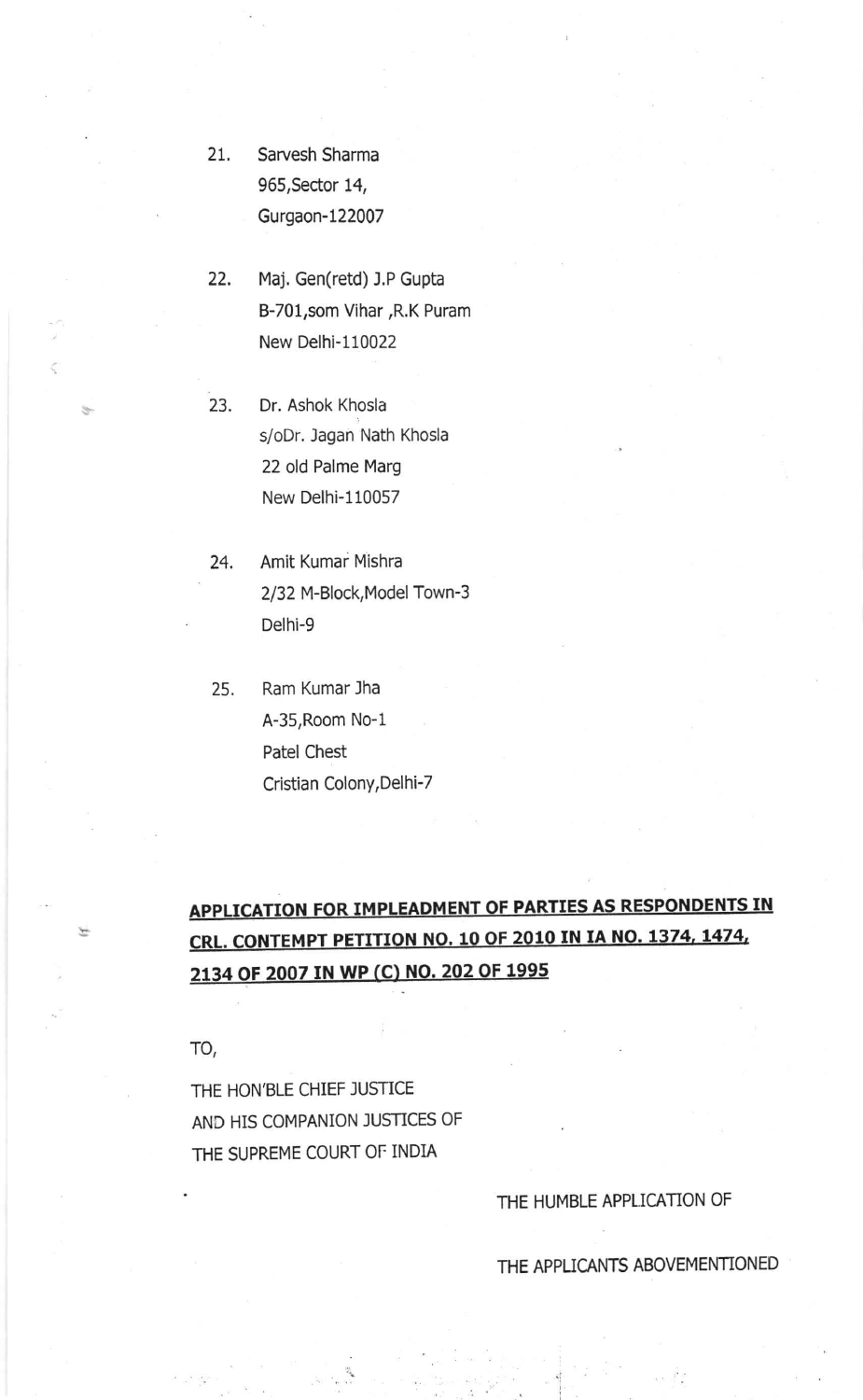## MOST RESPECTFULLY SHOWETH :

Ý.

- 1 The Applicants are citizens of India. The people of India declared in the Preamble of the Constitution, which they gave unto themselves their resolve to secure to all the citizens liberty of thought and expression. This resolve is reflected as fundamental right of a citizen in Article  $19(1)(a)$  which is one of the Articles found in Part III of the Constitution. 'freedom of speech' is the freedom to speak freely, without fear, without censorship or limitation. The synonymous term freedom of expression is sometimes used to indicate not only freedom of verbal speech but any act of seeking, receiving and imparting information or ideas, regardless of the medium used.
- That the Applicants have provided their brief introduction in the subsequent paragraphs, and are concerned about initiation of the present contempt proceeding against the Respondents for exercising his 'freedom of speech', without fear, without censorship in raising the issues of misconduct and corruption in the Judiciary. It appears that the initiation of present contempt proceedings are not only an assault on the freedom of speech and expression of the citizen of this country, but also sends out a wrong signal that any attempt to expose/discuss the misconduct and corruption within the judiciary will be stifled by using power of contempt. 2.
- Therefore, the applicants in this application are reiterating whatever has been said by Mr. Prashant Bhushan i.e. Respondent No. 1 regarding misconduct and corruption in Judiciary in his interview given to Tehelka and thus, present applicants also seek their impleadment as Respondents so that they could also be punished for the alleged contempt of the 3. court.